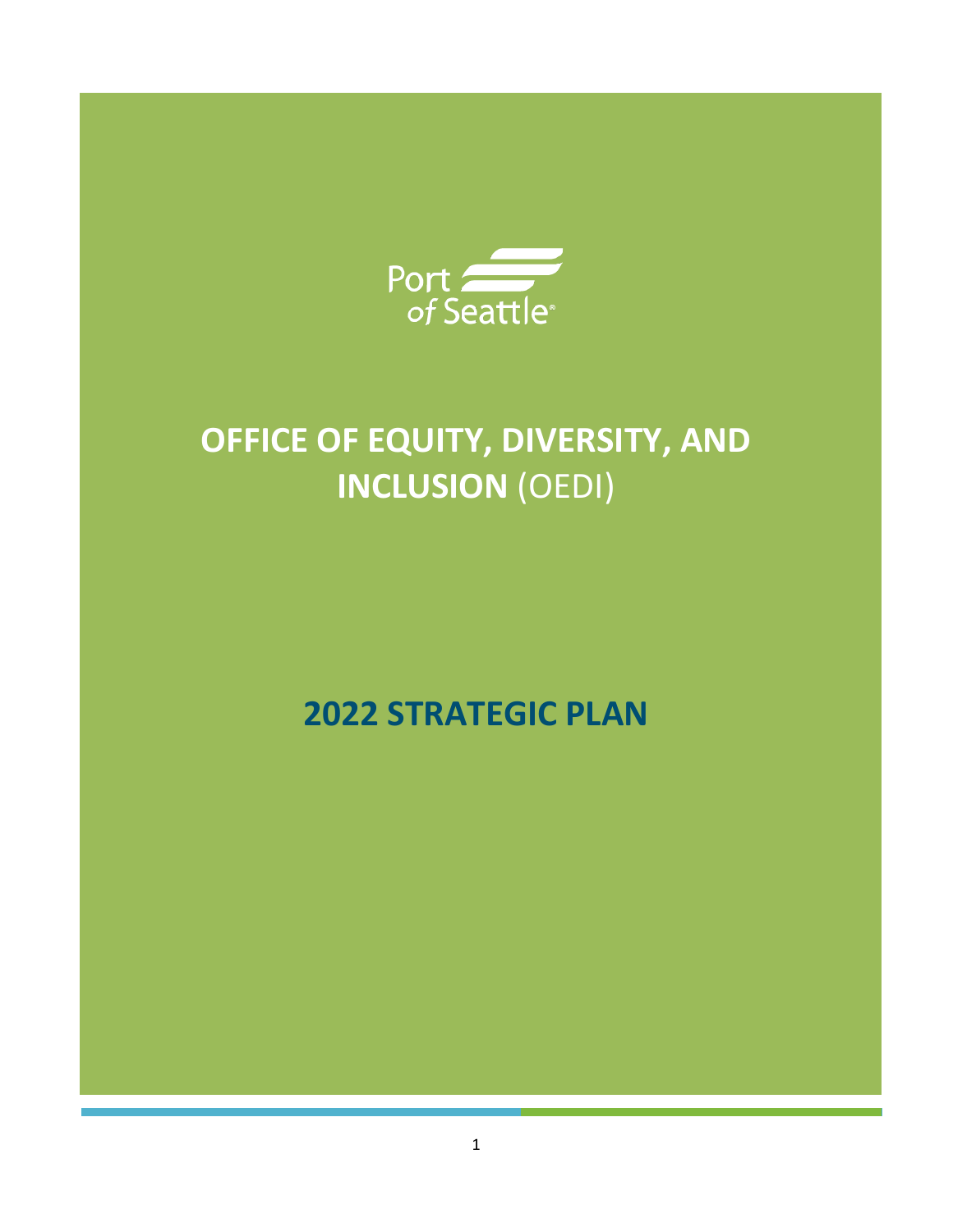### **OVERVIEW OF PLAN**

#### **History and Background**

In 2019, Port leadership created its first equity department, called the Office of Equity, Diversity, and Inclusion (OEDI), charged with ensuring that equity goals are incorporated throughout Port operations and providing strategic and policy direction on equity issues. In creating OEDI, our organization made an initial commitment of time and resources to embed equity, diversity, and inclusion into the fabric of the organization. Also, by creating OEDI, the Port acknowledged that for too long it has benefited from white-dominant culture and comfortably operated in an unjust, racist society. By failing to acknowledge these inequities, the organization realized that it was playing a role in perpetuating them.

Creating a racially equitable organization is critical to our public service mission and it requires commitment and perseverance. We are committed to doing better for our organization and for the communities we serve. We are committed to becoming an equitable, anti-racist organization. The Port aspires to be an organization that mirrors — throughout its breadth of operations and services and within its leadership structure — the diversity of our community, instills principles of equity in its culture, and ensures fair and intentional distribution of opportunities with the goal of expanding economic development and quality of life for all. There is much work ahead of us to truly realize this goal. There will continue to be successes and setbacks, and we are in it for the long haul.

#### **Our Definition of Equity**

We define equity as the fair treatment, access, opportunity, and advancement for all people while striving to identify and eliminate barriers that have prevented the full participation of communities historically oppressed. Improving equity involves increasing justice and fairness with the procedures and processes of institutions or systems and fair, intentional distribution of resources.

To arrive at this definition, we collaborated with Port staff, leadership, and community partners. We conducted interviews with the Port's leadership, key staff members, and national and local equity experts who have made progress in transforming the culture of government and private organizations. In addition, we reviewed multiple Port strategy documents and communication materials to capture and reflect the messages developed thus far on the Port's journey toward becoming an equitable, anti-racist organization. Finally, we incorporated language and feedback from an all-staff survey.

#### **Terminology**

In this Plan, key terms include Strategies, Objectives, and Key Results. Each is defined below.

- **Strategies**: Three overarching strategies that represent multi-year/longer-term goals to be achieved.
- **Objectives**: Medium-term goals/actions that, taken together, will achieve the broader Strategy under which they are grouped.
- **Key Results**: Specific, concrete activities or actions that will be completed to achieve an associated Objective. In this Plan, Key Results span a 1-year implementation timeframe.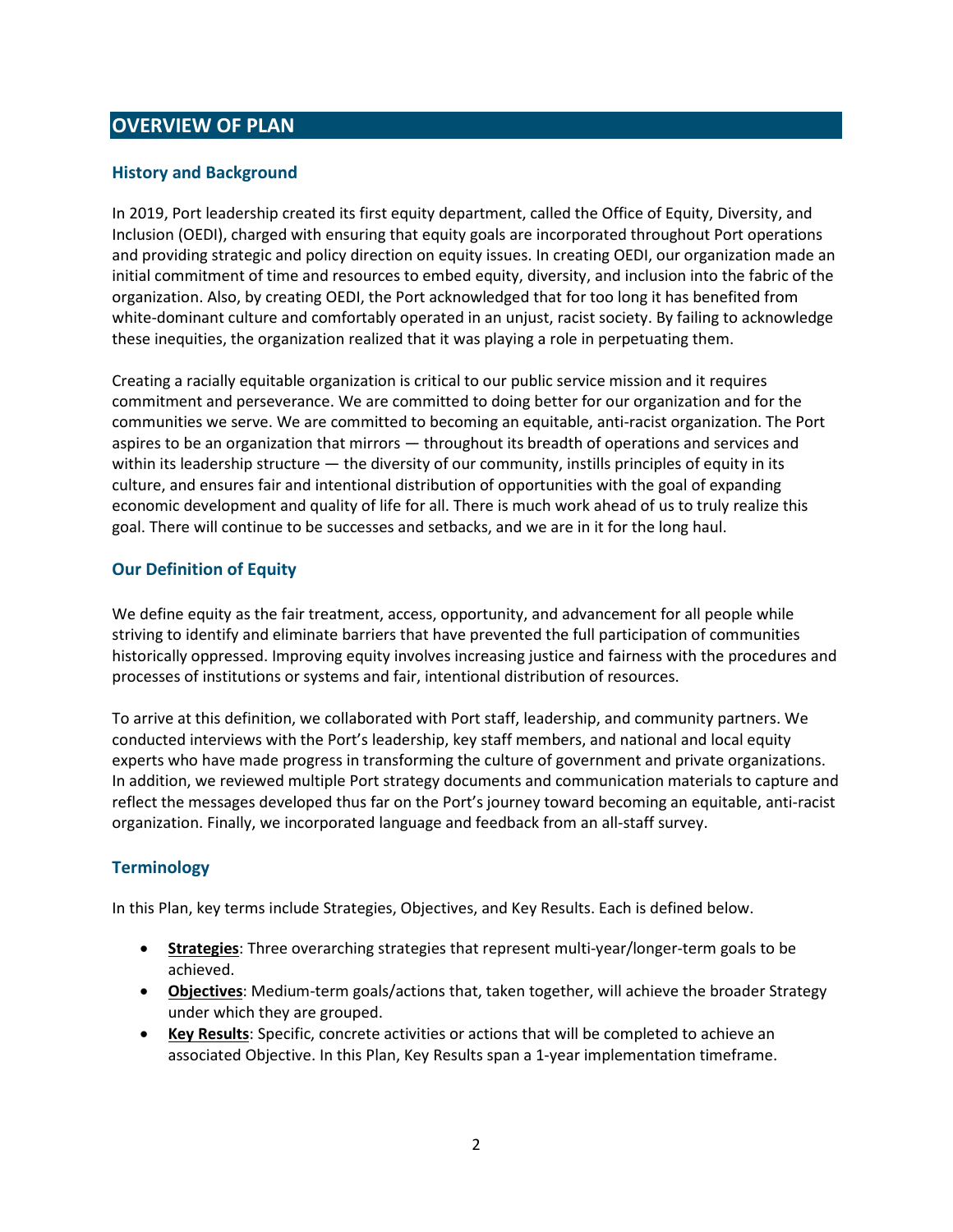The Plan's three Strategies include: one focused on internal transformation, one encompassing external or public-facing goals, and one describing strategies to build OEDI's capacity to lead and manage equity work across the enterprise and surrounding region. The Strategies are:

#### • **STRATEGY 1**

**Transform Port of Seattle by infusing racial equity principles and practices into all aspects of organizational structure, programs, policies, and processes.**

#### • **STRATEGY 2**

**Provide equitable and tangible benefits to impacted communities of color and immigrant and refugee communities.**

#### • **STRATEGY 3**

**Build OEDI's capacity and expertise to lead equity change work internally and to be a resource for and thought partner with external peer agencies.**

#### **Key Concepts**

The concept of **Normalize, Organize, and Operationalize** undergirds this plan. The Government Alliance on Race and Equity (GARE) developed this to think about systemic change for equity. These are three stages (though not necessarily linear) that equity activities can fall into, and all are important to achieve comprehensive system change.

**Normalizing** racial equity within an institution means just that – to normalize talking about equity so that over time it becomes an organizational norm and leads to results, such as through modeling and tone setting by leadership, and employee dialogues and learning events.

**Organizing** for equity means building infrastructure and capacity to implement equity practices, such as by creating policy; completing an equity planning process including establishing definitions, vision, and values; and creating or increasing staff capacity.

**Operationalizing** includes all the elements that allow equity principles to be fully integrated into day-today operations, including budgeting with an equity lens, creating accountability mechanisms, and ensuring engagement by both Port staff and the public.

In this Plan, each Objective is denoted by Normalize, Organize, or Operationalize. Additionally, the concept of "transactional vs. transformative" underlies this plan. Objectives and key results are a mix of both, but when there are specific transactional activities, the intent is that taken together, they result in transformative change.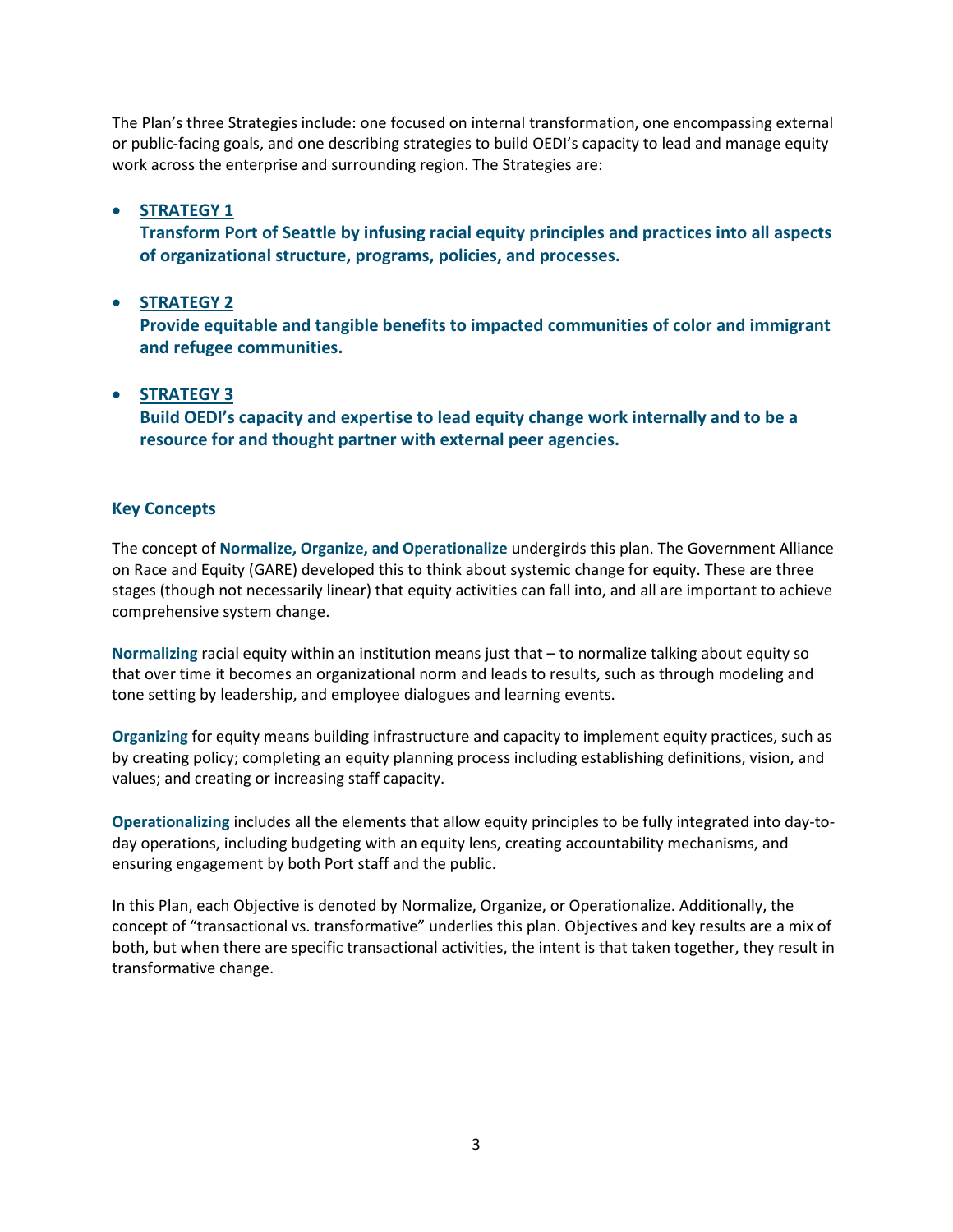## **SUMMARY OUTLINE OF STRATEGIES AND OBJECTIVES**

| <b>STRATEGY 1</b><br><b>Transform Port of Seattle by infusing racial equity</b><br>principles and practices into all aspects of<br>organizational structure, programs, policies, and<br>processes. | <b>Objectives</b><br>1. Normalize equity<br>Internal systems<br>2.<br>3. Leadership modeling<br>4. Build a culture of belonging<br>and inclusion |
|----------------------------------------------------------------------------------------------------------------------------------------------------------------------------------------------------|--------------------------------------------------------------------------------------------------------------------------------------------------|
| <b>STRATEGY 2</b><br>Provide equitable and tangible benefits to<br>impacted vulnerable communities, people of<br>color, immigrants and refugees, and low-income<br>communities.                    | <b>Objectives</b><br>1. Public programs and support<br>2. Community engagement<br>3. Accountability to the public                                |
| <b>STRATEGY 3</b><br><b>Build OEDI capacity and expertise to lead equity</b><br>change work internally and to be a resource for<br>and thought partner with external peer agencies.                | <b>Objectives</b><br>1. Grow equity expertise<br>2. Engage in local, regional, and<br>national efforts to advance<br>equity in government        |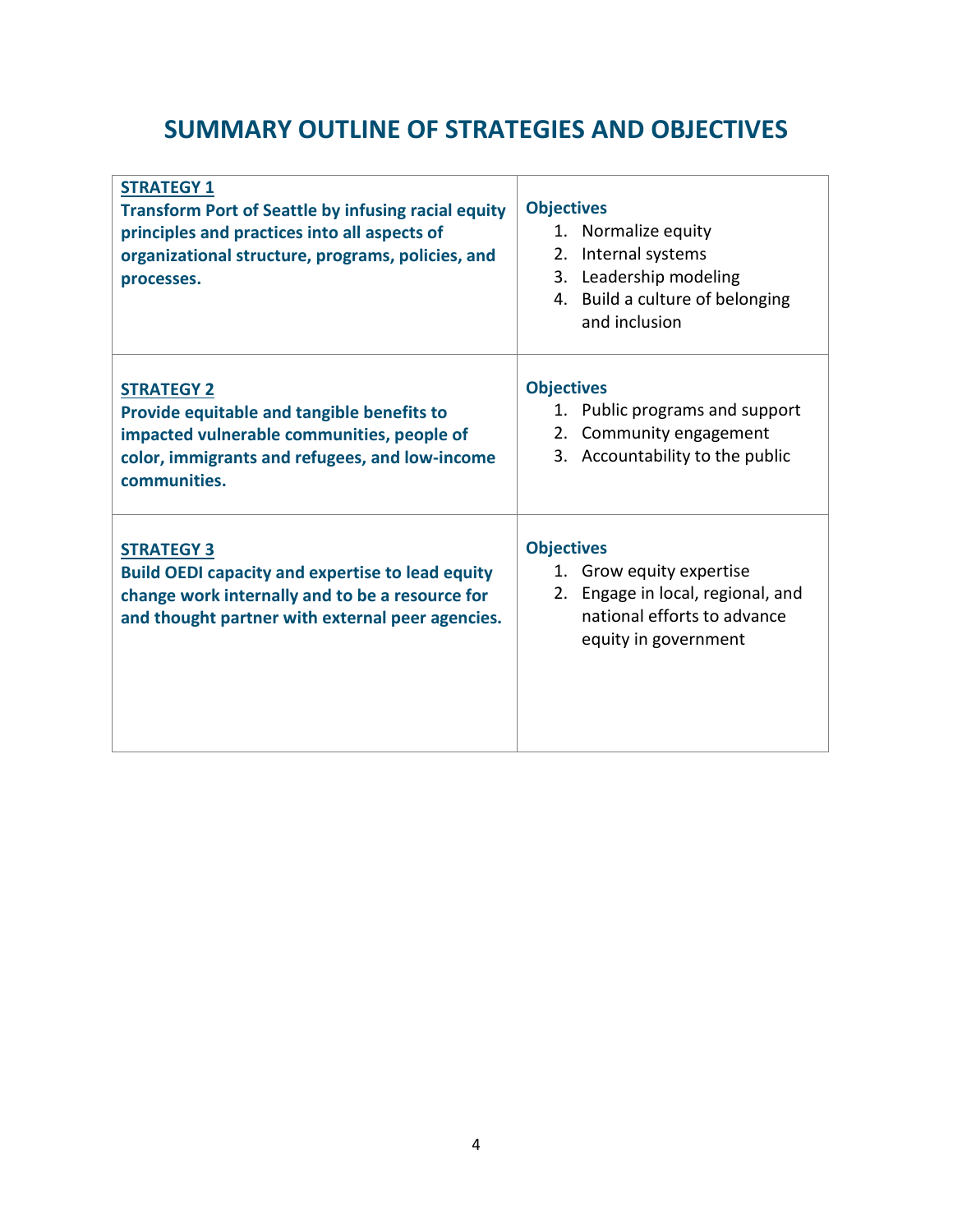| <b>Stage of Work</b><br><b>Objective</b>                                                                                                                                                                                                                                  | <b>Key Result</b>                                                                                                                                                                                                                                                                                                                                                                                                                                                                                                                                                                                                                                                                                                                                                                                                                                                                                                                                                                                                                                                                                                             | <b>Timing</b>                                                                                                                                                                                                                                                                                                                                                                                                                                                                                                           |
|---------------------------------------------------------------------------------------------------------------------------------------------------------------------------------------------------------------------------------------------------------------------------|-------------------------------------------------------------------------------------------------------------------------------------------------------------------------------------------------------------------------------------------------------------------------------------------------------------------------------------------------------------------------------------------------------------------------------------------------------------------------------------------------------------------------------------------------------------------------------------------------------------------------------------------------------------------------------------------------------------------------------------------------------------------------------------------------------------------------------------------------------------------------------------------------------------------------------------------------------------------------------------------------------------------------------------------------------------------------------------------------------------------------------|-------------------------------------------------------------------------------------------------------------------------------------------------------------------------------------------------------------------------------------------------------------------------------------------------------------------------------------------------------------------------------------------------------------------------------------------------------------------------------------------------------------------------|
| Normalize<br>Objective 1. Equity<br>work is normalized<br>throughout the<br>enterprise from<br>leadership, including<br><b>Port Commission and</b><br><b>Executive Leadership</b><br>Team (ELT), to staff at<br>all levels in all<br><b>Divisions and</b><br>Departments. | Expand learning opportunities (e.g., book clubs, caucusing, etc.) for all<br>employees to normalize racial equity and create a culture of learning and<br>belonging. OEDI and Strategic Initiatives will work closely with Aviation,<br>Maritime, and the Change Team to offer and facilitate accessible, inclusive<br>EDI training and learning opportunities for represented and shift employees.<br>3-4 Book Clubs<br>1-2 Podcast Clubs<br>16-18 Racial Equity 101 for frontline workers/individual contributors<br>(i.e., non-supervisors)<br>16 sessions of Racial Equity Training for supervisors; 6-hour<br>advanced course training<br>Racial Equity 102 for staff who attended Equity 101 in 2021<br>Develop learning opportunities specifically for shift and represented<br>workers in Aviation and Maritime<br><b>Anti-Racist Caucusing</b><br>$\circ$<br>Race: The Power of Illusion (RPOI) workshops<br>$\circ$<br>Language and Meaning Initiative to provide training on<br>understanding the racial and historical context for certain<br>terminology and how to use language that is equitable and inclusive | <b>Book Clubs</b><br>1 in each<br>$\circ$<br>quarter<br>Podcast Clubs<br>1 in Q2 and<br>$\circ$<br>Q <sub>3</sub><br>All Staff Racial<br>Equity<br><b>Orientations</b><br>2 per month<br>$\circ$<br>beginning in<br>March<br><b>Supervisor Racial</b><br>Equity<br>Orientations in Q3<br>and $Q$ 4<br>Aviation and<br>Maritime<br><b>RPOI</b><br>$\bigcirc$<br>beginning in<br>Q <sub>2</sub><br>Caucusing<br>$\circ$<br>beginning in<br>Q <sub>2</sub><br>Language and<br><b>Meaning Initiative</b><br>beginning in Q3 |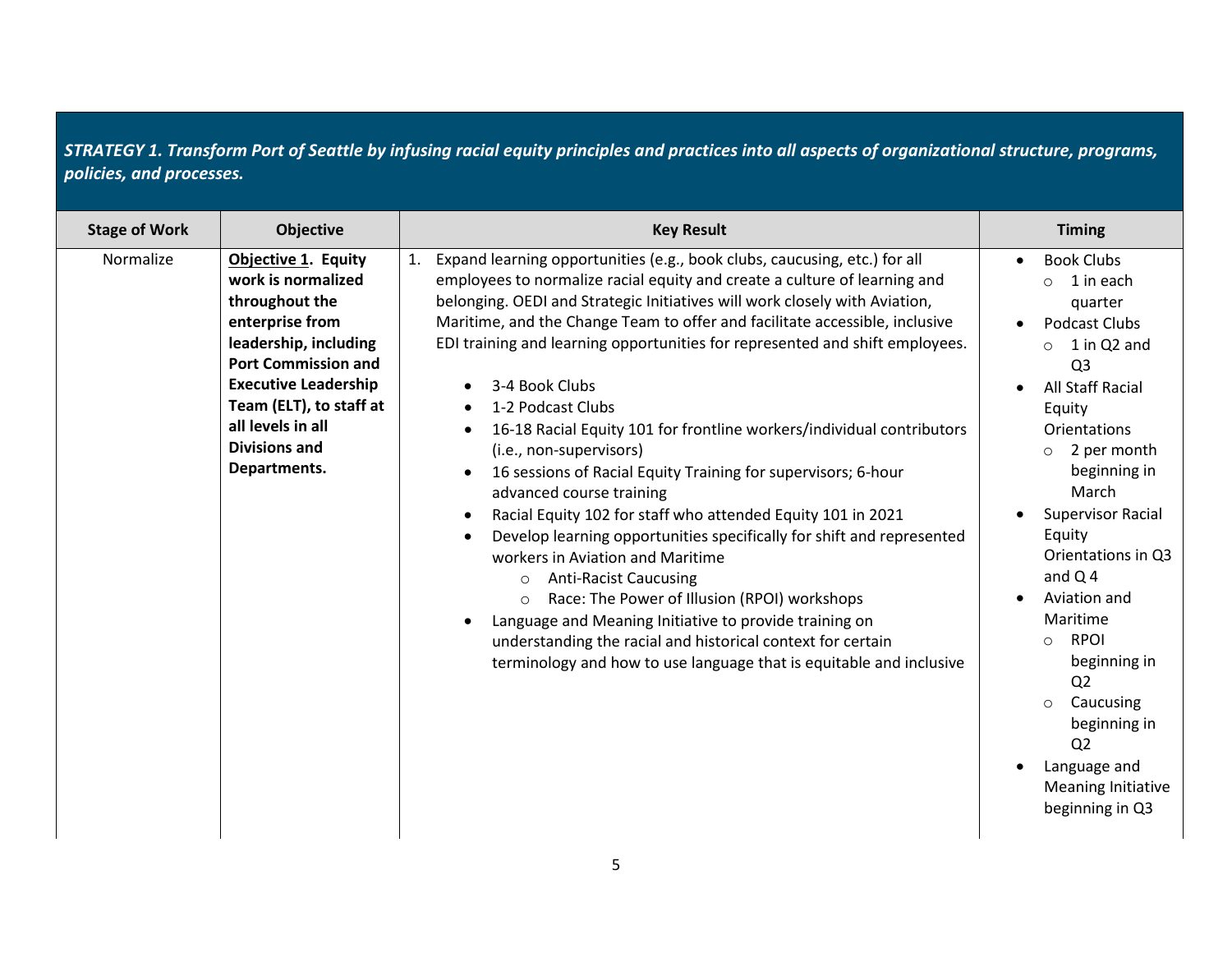| <b>Stage of Work</b>    | <b>Objective</b> | <b>Key Result</b>                                                                                                                                                                                                                                                                                                                                                                                                                                                                                  | <b>Timing</b>                                                                                                                                                                                                                                                                                                                               |
|-------------------------|------------------|----------------------------------------------------------------------------------------------------------------------------------------------------------------------------------------------------------------------------------------------------------------------------------------------------------------------------------------------------------------------------------------------------------------------------------------------------------------------------------------------------|---------------------------------------------------------------------------------------------------------------------------------------------------------------------------------------------------------------------------------------------------------------------------------------------------------------------------------------------|
| Normalize &<br>Organize |                  | Convene employees and offer workshops to deepen understanding of anti-<br>2.<br>Black racism. Support and uplift the Black Lives Matter call to action and<br>engage employees in this work. Collaborate with Blacks In Government on<br>these efforts.<br>Offer caucusing opportunities for employees to deepen their racial<br>$\bullet$<br>equity analysis and strengthen efforts to implement equity into the<br>work of the Port.                                                             | Communications<br>and/or events for<br>MLK Day, Black<br>History Month,<br>Juneteenth<br>Caucusing<br>opportunities<br>beginning in<br>Q2/Q3                                                                                                                                                                                                |
|                         |                  | Implement and operationalize the recommendations from the Port-wide<br>equity assessment. To achieve this Key Result, in 2022, OEDI will complete the<br>following tasks:<br>Provide training, development, and coaching to Change Team to equip them<br>$\bullet$<br>with the tools necessary to implement the recommendations of the<br>assessment, to support their teams to budget with an equity lens, to<br>conduct an equity SWOT analysis, and to set department-specific equity<br>goals. | <b>Equity SWOT</b><br>analysis<br>Training in Jan<br>$\circ$<br>and Feb<br><b>Conduct SWOT</b><br>$\Omega$<br>with<br>departments in<br>Feb and Mar<br>Implement<br>$\Omega$<br>findings of<br>SWOT in<br>departmental<br>business<br>planning<br>beginning in Q2<br>Resource<br>$\circ$<br>equity goals<br>from SWOT and<br>business plans |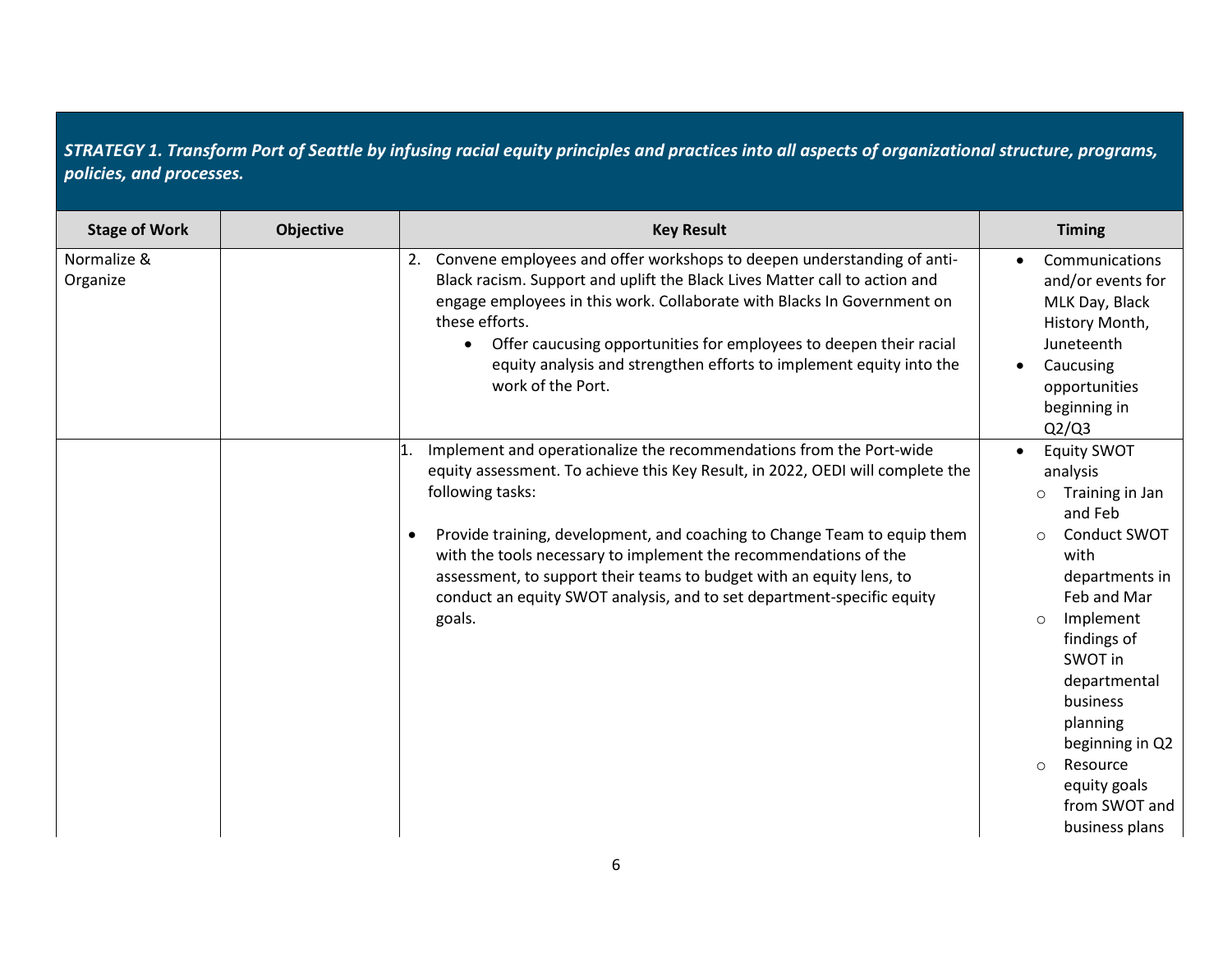| <b>Stage of Work</b>         | <b>Objective</b>                                                                                          | <b>Key Result</b>                                                                                                                                                                                                                                                                                                                                                                                                                                                                                                                       | <b>Timing</b>                                                                                                                       |
|------------------------------|-----------------------------------------------------------------------------------------------------------|-----------------------------------------------------------------------------------------------------------------------------------------------------------------------------------------------------------------------------------------------------------------------------------------------------------------------------------------------------------------------------------------------------------------------------------------------------------------------------------------------------------------------------------------|-------------------------------------------------------------------------------------------------------------------------------------|
|                              |                                                                                                           |                                                                                                                                                                                                                                                                                                                                                                                                                                                                                                                                         | through<br>budgeting in<br>Q <sub>3</sub>                                                                                           |
| Organize &<br>Operationalize | <b>Objective 2. Ensure</b><br>equitable internal<br>policies, programs,<br>operations, and<br>structures. | Create the following 8 committees of the Change Team to lead and<br>$\bullet$<br>implement several of the recommendations from the EDI Assessment:<br>Community Engagement; Hiring; Data & Equity; Budget & Equity; Training &<br>Facilitation; Represented Workers; Tracking & Reporting Systems; CT<br>Infrastructure, Engagement, & Communications                                                                                                                                                                                   | Change Team<br>Committees: form<br>and begin work in<br>Q1; work<br>throughout year<br>on their<br>respective                       |
|                              |                                                                                                           | 2. Implement universal goal for evaluating performance based on the EDI<br>Assessment Recommendations.<br>• Required: Equity PerformanceLink goals for all staff (including supervisors)<br>who use PerformanceLink for their annual evaluations<br>• Required: all hiring managers to implement new practices in the hiring<br>process related to assessing job evaluations, including EDI questions, and<br>ensuring diverse hiring panels<br>• Required: all departments to set EDI goals in their 2023 business planning<br>process | Assessment<br>Recommendations<br>Ongoing<br>Goals published internal<br>and externally with<br>ongoing reports on<br>implementation |
|                              |                                                                                                           | Collaborate with HR, Legal, CPO, DC, External Relations, and other<br>3.<br>departments to monitor the implementation of the recommendations from<br><b>Equity Assessment:</b><br>a. Employee development, promotion; and compensation;                                                                                                                                                                                                                                                                                                 | Implementation plan in<br>place for 2022. Refer to<br>dashboard.                                                                    |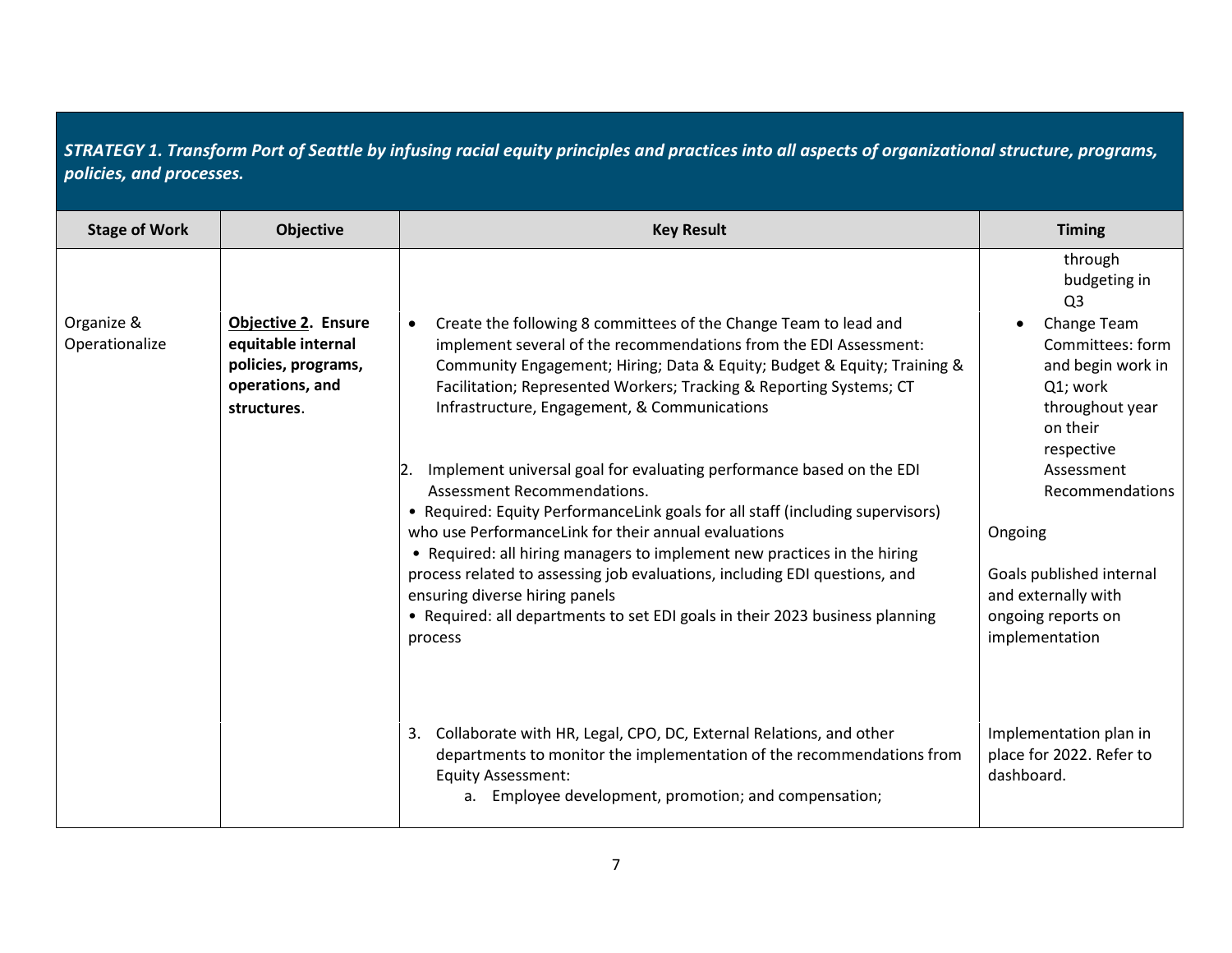| <b>Stage of Work</b> | Objective                                                                                                                                                                                                                                                                         | <b>Key Result</b>                                                                                                                                                                                                                                                                                                                                                                                                                                                                                                                                                                                                                                                                                                                                                                                                          | <b>Timing</b>                                                                                                                                                                                                               |
|----------------------|-----------------------------------------------------------------------------------------------------------------------------------------------------------------------------------------------------------------------------------------------------------------------------------|----------------------------------------------------------------------------------------------------------------------------------------------------------------------------------------------------------------------------------------------------------------------------------------------------------------------------------------------------------------------------------------------------------------------------------------------------------------------------------------------------------------------------------------------------------------------------------------------------------------------------------------------------------------------------------------------------------------------------------------------------------------------------------------------------------------------------|-----------------------------------------------------------------------------------------------------------------------------------------------------------------------------------------------------------------------------|
|                      |                                                                                                                                                                                                                                                                                   | Policies and practices impacting BIPOC contractors and WMBEs, with<br>b.<br>a particular focus on firms owned by Black descendants of slaves;<br>c. Contracting and procurement policies and practices impacting the<br>ability of community organizations and contractors to access<br>resources; and<br>d. Improving the process of reporting discrimination and racism;<br>e. Improving the skills and abilities of supervisors to manage diverse<br>teams and advance racial equity within the Port<br>4. Participate in other relevant efforts across the Port to bring an equity lens<br>and critical analysis to each effort. In 2022, a priority for OEDI engagement<br>will be support for the implementation of the recommendations from the<br>Port Police Assessment process and the Women of Color Assessment | <b>Strategic Initiatives is</b><br>developing a plan for<br><b>Policing Assessment</b><br>Recommendations in<br>2022. Implementation<br>plan for Women of Color<br>Assessment in place. Refer<br>to dashboard for timeline. |
| Organize             | Objective 3. Port<br>leadership, including<br>Commission,<br><b>Executive Leadership</b><br>Team (ELT), and<br>leadership of<br><b>Departments and</b><br>Divisions, model and<br>center equity in their<br>work and actively<br>support and promote<br>Port-wide equity<br>work. | Actions to build leadership for equity work:<br>OEDI will work with Port Commission and ELT to:<br>$\bullet$<br>Require racial equity and unconscious bias training for<br>$\bullet$<br>Commissioners, the Executive Director, and the Executive<br>Leadership Team.<br>Engage ELT members to support the implementation of Port-wide<br>equity assessment recommendations.<br>Implement PLink launched for supervisors at the leadership level<br>and support the process<br>OEDI in collaboration with Commissioners finalize Equity Policy Directive to<br>$\bullet$<br>codify equity into the structure of the Port.                                                                                                                                                                                                   | Ongoing<br>Ongoing<br>Finalizing in Q2/Q3                                                                                                                                                                                   |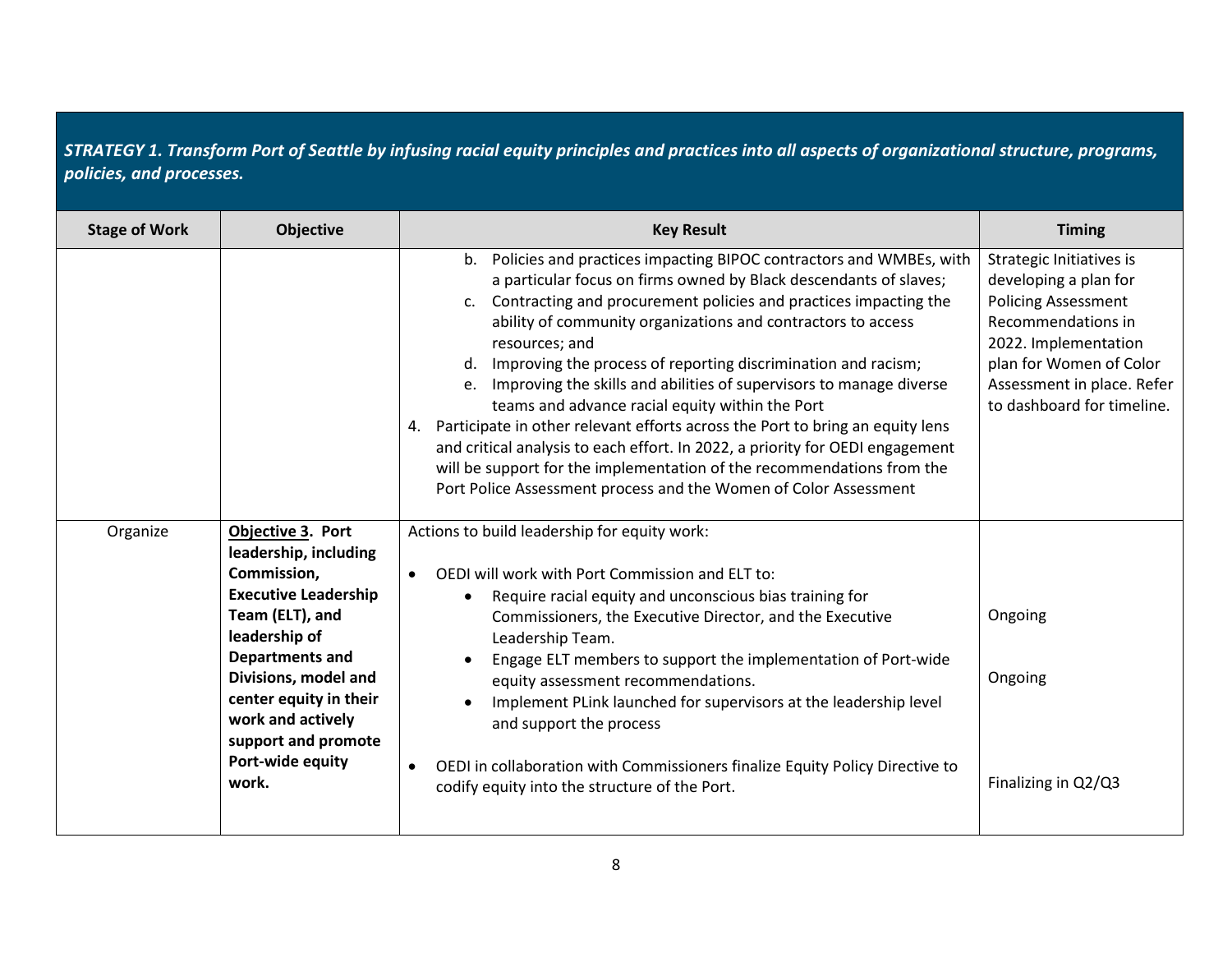| <b>Stage of Work</b>                     | <b>Objective</b>                                                                                  | <b>Key Result</b>                                                                                                                                                                                                                                              | <b>Timing</b> |
|------------------------------------------|---------------------------------------------------------------------------------------------------|----------------------------------------------------------------------------------------------------------------------------------------------------------------------------------------------------------------------------------------------------------------|---------------|
|                                          |                                                                                                   | Launch curriculum for advanced racial equity trainings for supervisors and<br>managers and offer 4 trainings in 2022 for 390 supervisors to increase<br>capacity for leading for racial equity.                                                                | Ongoing       |
| Normalize, Organize,<br>& Operationalize | Objective 4. Create a<br>culture of belonging<br>and inclusion where                              | With Human Resources, build a curriculum and training for supervisors in<br>2022 that increases supervisors' comfort with addressing issues of race and<br>gender.                                                                                             | Q3 and beyond |
|                                          | all Port employees -<br>especially BIPOC<br>employees - are                                       | 2. With ELT, develop organizational policies, practices, and mechanisms for<br>participation in decision-making tailored to specific groups including<br>indigenous, employees of color, and women of color.                                                   | Q3 and beyond |
|                                          | included and valued in<br>decision-making, and<br>feel safe in reporting<br>instances of bias and | 3. Institute a consistent on-site presence at SEA Airport Office Building (AOB)<br>and maritime locations to meet with employees, build relationships with<br>departments in Aviation and Maritime, and improve communication about<br>the Port's EDI efforts. | Q3 and beyond |
|                                          | discrimination                                                                                    | OEDI and the Change Team identify and implement creative ways to uplift<br>4.<br>examples of supervisors and employees who are advancing racial equity,<br>modeling inclusiveness, and creating a culture of belonging and learning.                           | Q3 and beyond |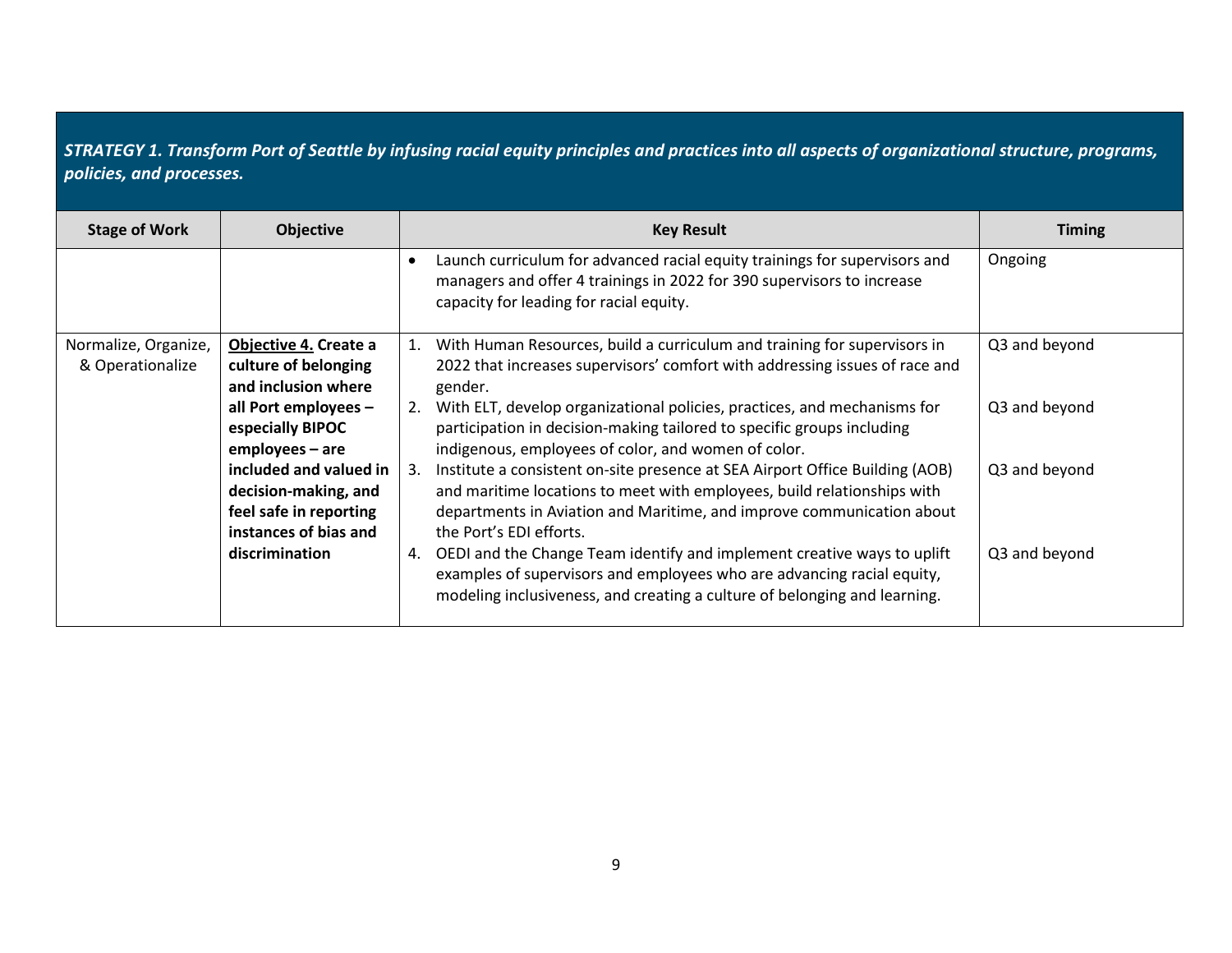*STRATEGY 2. Provide equitable and tangible benefits to impacted vulnerable communities, people of color, immigrants and refugees, and lowincome communities.*

| <b>Stage of Work</b> | <b>Objective</b>                                                                                                            | <b>Key Result</b>                                                                                                                                                                                                                                                                                                                                                                                 | <b>Timing</b>                                                                   |
|----------------------|-----------------------------------------------------------------------------------------------------------------------------|---------------------------------------------------------------------------------------------------------------------------------------------------------------------------------------------------------------------------------------------------------------------------------------------------------------------------------------------------------------------------------------------------|---------------------------------------------------------------------------------|
|                      | <b>Objective 1. Ensure</b>                                                                                                  | Partner with EDD as they assess barriers and opportunities for<br>1.<br>WMBEs in construction and Airport Dining and Retail in<br>implementing efforts and plans to overcome barriers to<br>accessing contracting opportunities for WMBEs. Support<br>Commission in engagement of businesses in this process.<br>Equity Index:<br>2.<br>Continue to disseminate Equity Index locally, regionally, | Present to commission on findings and<br>recommendations in Nov 2022<br>Ongoing |
|                      | equity in public-facing<br>programs and activities,<br>especially access to Port<br>economic benefits<br>including granting | and nationally.<br>Use pilots or case studies from Port departments to begin<br>implementing findings into Port investment decisions.<br>Incorporate story-mapping into the Equity Index                                                                                                                                                                                                          | Ongoing, Q2                                                                     |
| Operationalize       | programs, WMBE<br>contracting                                                                                               | South King County Fund<br>3.                                                                                                                                                                                                                                                                                                                                                                      |                                                                                 |
|                      | opportunities, and<br>workforce development<br>(WFD) programs.                                                              | Continue to partner with departments internally to look for<br>ways of making SKCF more user friendly and accessible to<br>communities.                                                                                                                                                                                                                                                           | Yearly                                                                          |
|                      |                                                                                                                             | More clearly define SKCF theory of change and intended<br>outcomes and begin to move forward with an evaluation of<br>impact. Make recommendations to the Commission about the<br>future of the fund.                                                                                                                                                                                             |                                                                                 |
|                      |                                                                                                                             | Collaborate with External Relations to execute contracts for<br>second round, launch RFP for the third round in 2022 of the<br>South King County Fund (SKCF) Economic Recovery &<br>Environmental Grants including continuing to implement a                                                                                                                                                      | Launch Second Round of RFP - Q1 -<br>2021                                       |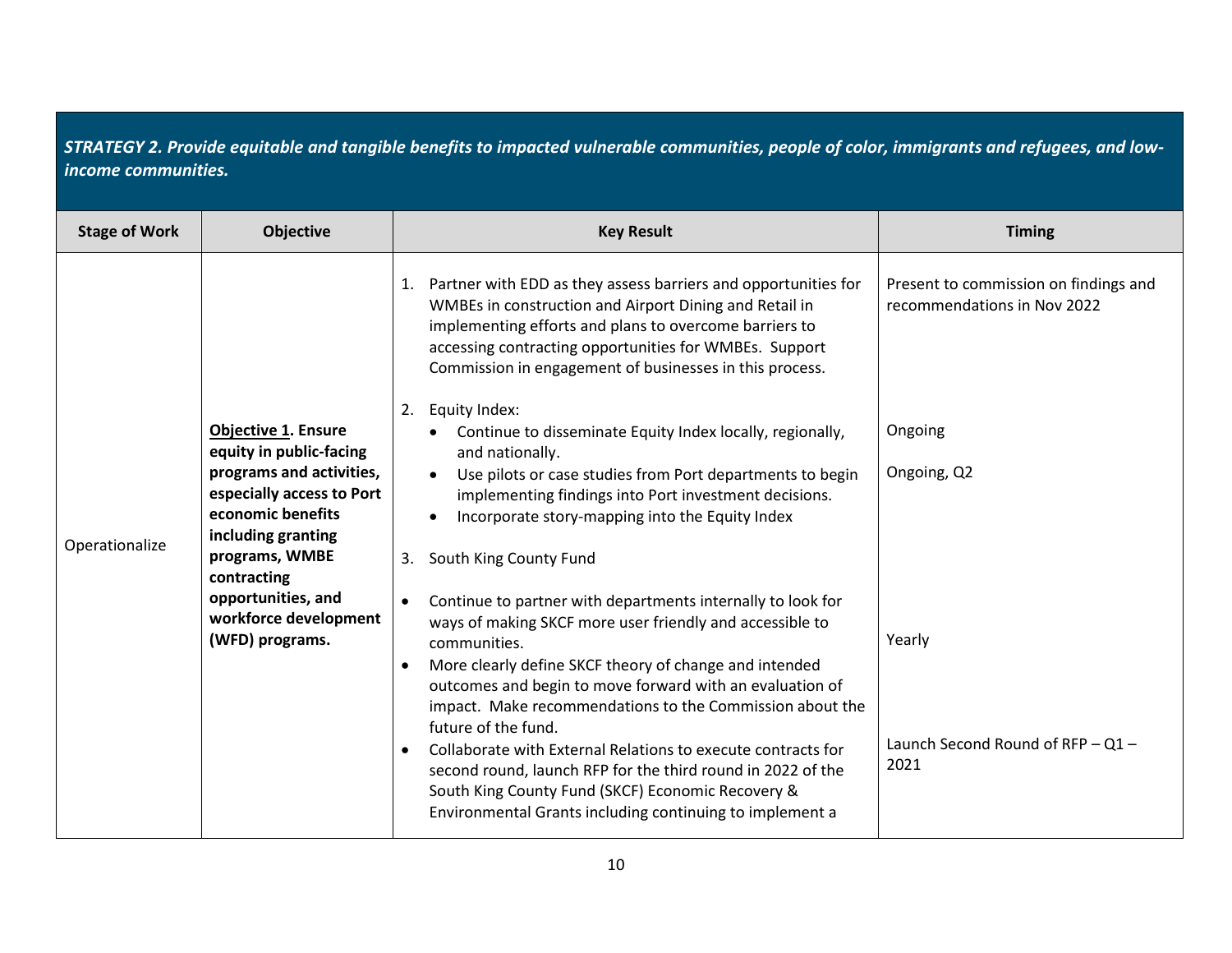*STRATEGY 2. Provide equitable and tangible benefits to impacted vulnerable communities, people of color, immigrants and refugees, and lowincome communities.*

| <b>Stage of Work</b> | <b>Objective</b>                                                                                                                                                             | <b>Key Result</b>                                                                                                                                                                                                                                                                                                                                                                                                                                                                                                                                                                                                                                                                                                                                                                   | <b>Timing</b>                                                                                                     |
|----------------------|------------------------------------------------------------------------------------------------------------------------------------------------------------------------------|-------------------------------------------------------------------------------------------------------------------------------------------------------------------------------------------------------------------------------------------------------------------------------------------------------------------------------------------------------------------------------------------------------------------------------------------------------------------------------------------------------------------------------------------------------------------------------------------------------------------------------------------------------------------------------------------------------------------------------------------------------------------------------------|-------------------------------------------------------------------------------------------------------------------|
|                      |                                                                                                                                                                              | framework for equitable funding decision making, and convene<br>a table of programs funded by SKCF from year 1 and 2.<br>4. Youth Career Launch Program<br>Launch a youth workforce training and employment program<br>in 2022, build a comprehensive youth training and<br>employment strategy, and move the program to Workforce<br>Development Department.                                                                                                                                                                                                                                                                                                                                                                                                                       | RFP out Q2 and program implemented<br>Q <sub>3</sub>                                                              |
| Operationalize       | Objective 2. Implement<br>equitable<br>communications, public<br>outreach and engagement<br>strategies that are<br>conducted in service to<br>equitable community<br>impact. | Launch Community Equity Workgroup (CEW), recruit members,<br>1.<br>and complete work related to Equity Policy Directive and<br>Language Access. Collaborate to develop guidelines and<br>principles for working with communities across the Port that<br>center transparency, access to Port benefits, and<br>accountability for the Port leadership.<br>Refine and finalize the Port's Equity Policy Directive,<br>$\bullet$<br>incorporating community input and feedback.<br>Refine and finalize a Language Access Directive,<br>incorporating community input and feedback.<br>Collaborate with Human Resources and External Relations to<br>2.<br>increase employees' understanding of organizations in the<br>community led by BIPOC during the Community Giving<br>Campaign. | Listening sessions in Q2<br>Equity Policy Directive in Q2/Q3<br>Language Access Policy Directive in Q4<br>Q3 & Q4 |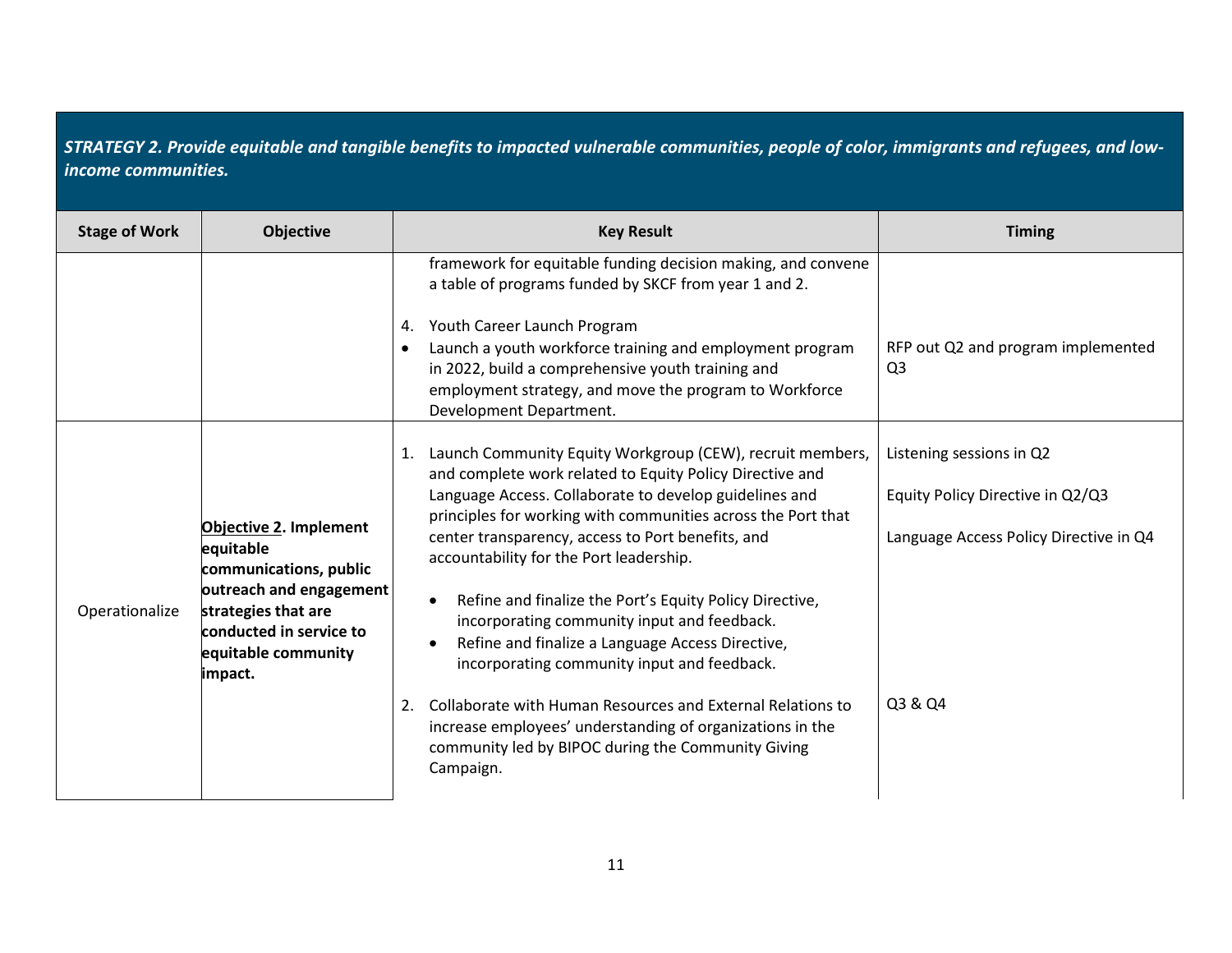*STRATEGY 2. Provide equitable and tangible benefits to impacted vulnerable communities, people of color, immigrants and refugees, and lowincome communities.*

| <b>Stage of Work</b> | <b>Objective</b>                                                                                                                                                              | <b>Key Result</b>                                                                                                                                                                                                                                                                  | <b>Timing</b>                                                                                                                                                                        |
|----------------------|-------------------------------------------------------------------------------------------------------------------------------------------------------------------------------|------------------------------------------------------------------------------------------------------------------------------------------------------------------------------------------------------------------------------------------------------------------------------------|--------------------------------------------------------------------------------------------------------------------------------------------------------------------------------------|
|                      |                                                                                                                                                                               | File the Port's annual report to meet requirements for Title VI<br>3.<br>of the Civil Rights Act of 1964. OEDI will also recruit and train<br>Coordinators to file the report.                                                                                                     | Hire new Policy and Data Analyst and file<br>report in Q3                                                                                                                            |
| Operationalize       | <b>Objective 3. Public</b><br>accountability is visible,<br>and communities of<br>color view the Port as<br>an equitable<br>organization to work for<br>and do business with. | Create a Community Equity Workgroup to assist with<br>1.<br>community engagement and development of two policy<br>directives.<br>Continue to implement external communications plan to share<br>progress on Port equity work (including Port-wide and by<br>Departments/Divisions) | $Q2 - Q4$<br>Monthly Equity in Action<br>newsletters<br>$Q1 - 2021$ Report<br><b>Quarterly Equity Town Halls</b><br>open to and recorded for all staff<br>Theory of Change $-$ Q2/Q3 |

 $\bullet$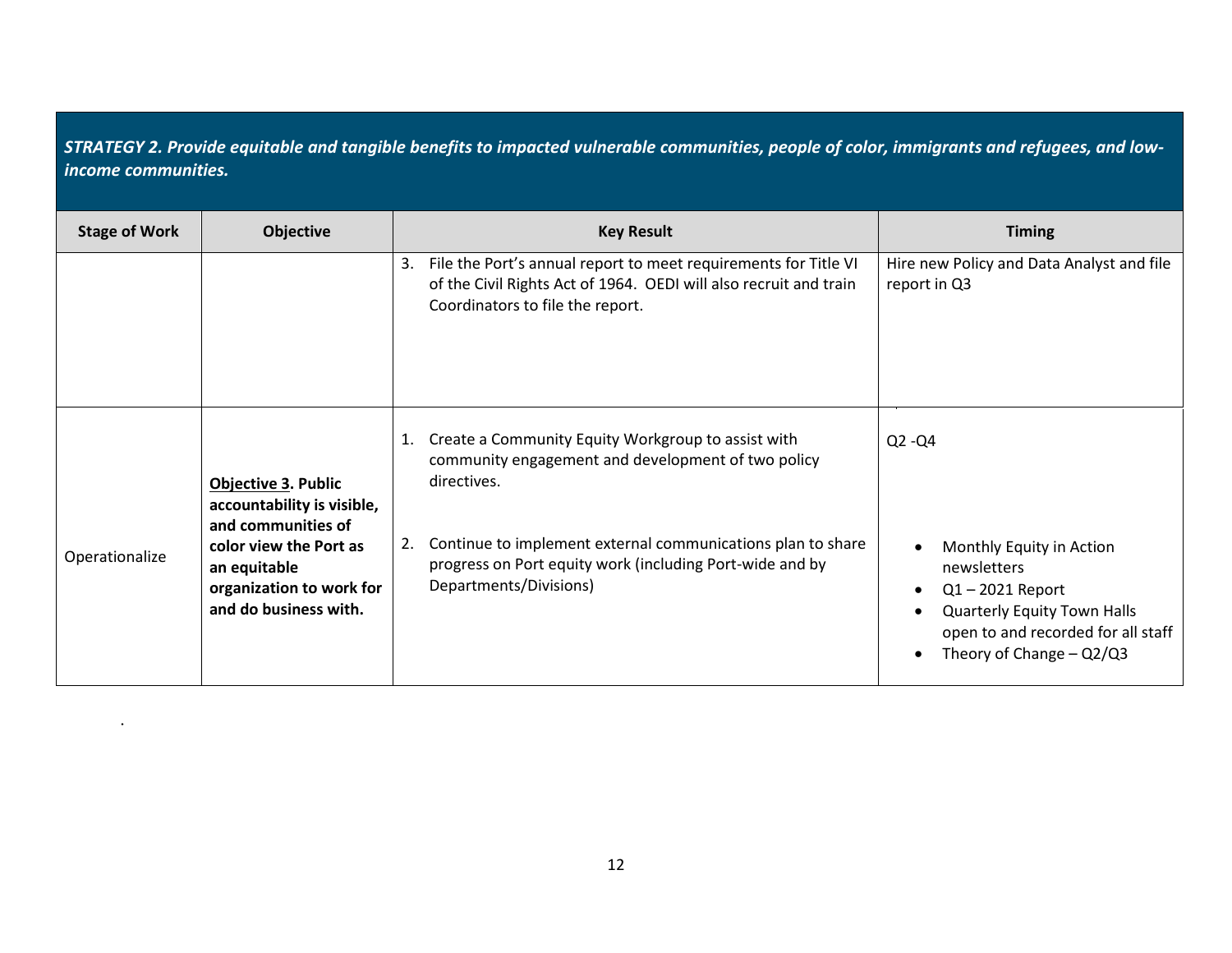*STRATEGY 3.* **Build OEDI capacity and expertise to lead equity change work internally and to be a resource for and thought partner with external peer agencies.**

| <b>Stage of Work</b> | <b>Objective</b>                                                                                                                                            | <b>Key Result</b>                                                                                                                                                                                                                                                                                                                                                                                                                                                                                                                                                           | <b>Timing</b>                                                                                                                                                                                                                   |
|----------------------|-------------------------------------------------------------------------------------------------------------------------------------------------------------|-----------------------------------------------------------------------------------------------------------------------------------------------------------------------------------------------------------------------------------------------------------------------------------------------------------------------------------------------------------------------------------------------------------------------------------------------------------------------------------------------------------------------------------------------------------------------------|---------------------------------------------------------------------------------------------------------------------------------------------------------------------------------------------------------------------------------|
| Organize             | Objective 1. Build the<br>visibility of OEDI as a local<br>and national center of<br>expertise.                                                             | Learn and evolve from Port racial<br>$\mathbf{1}$ .<br>equity work and share growth in<br>knowledge and expertise with<br>other racial justice leaders locally<br>and nationally. Specific efforts<br>include:<br>Share work on the Equity Index<br>$\bullet$<br>including developing a case<br>study on use of the Index.<br>Host on-going conversations of<br>$\bullet$<br>Ports who can work together<br>on equity strategies and share<br>best practices, and possibly<br>host a convening.<br>Share equity expertise with<br>local, regional, and national<br>partners | Equity Index case studies -Q3<br><b>Ongoing Quarterly Port Partners Meeting</b><br>OEDI staff present at local and national conferences and<br>events, including but not limited to GARE Annual Membership<br>Meeting and GREI. |
| Organize             | <b>Objective 2. Continue to</b><br>execute on key functions of<br><b>EDI Office and fully</b><br>empower Office to carry out<br>those functions, including: | 1. Ensure a staff cadre in OEDI<br>who can implement, manage<br>and lead Port's equity work.<br>Complete periodic EDI Office<br>$\bullet$<br>team capability assessments as                                                                                                                                                                                                                                                                                                                                                                                                 | Ongoing<br>Q2/Q3                                                                                                                                                                                                                |
|                      | Leading and managing<br>1.<br>Port-wide equity efforts                                                                                                      | needed to evaluate team's                                                                                                                                                                                                                                                                                                                                                                                                                                                                                                                                                   |                                                                                                                                                                                                                                 |